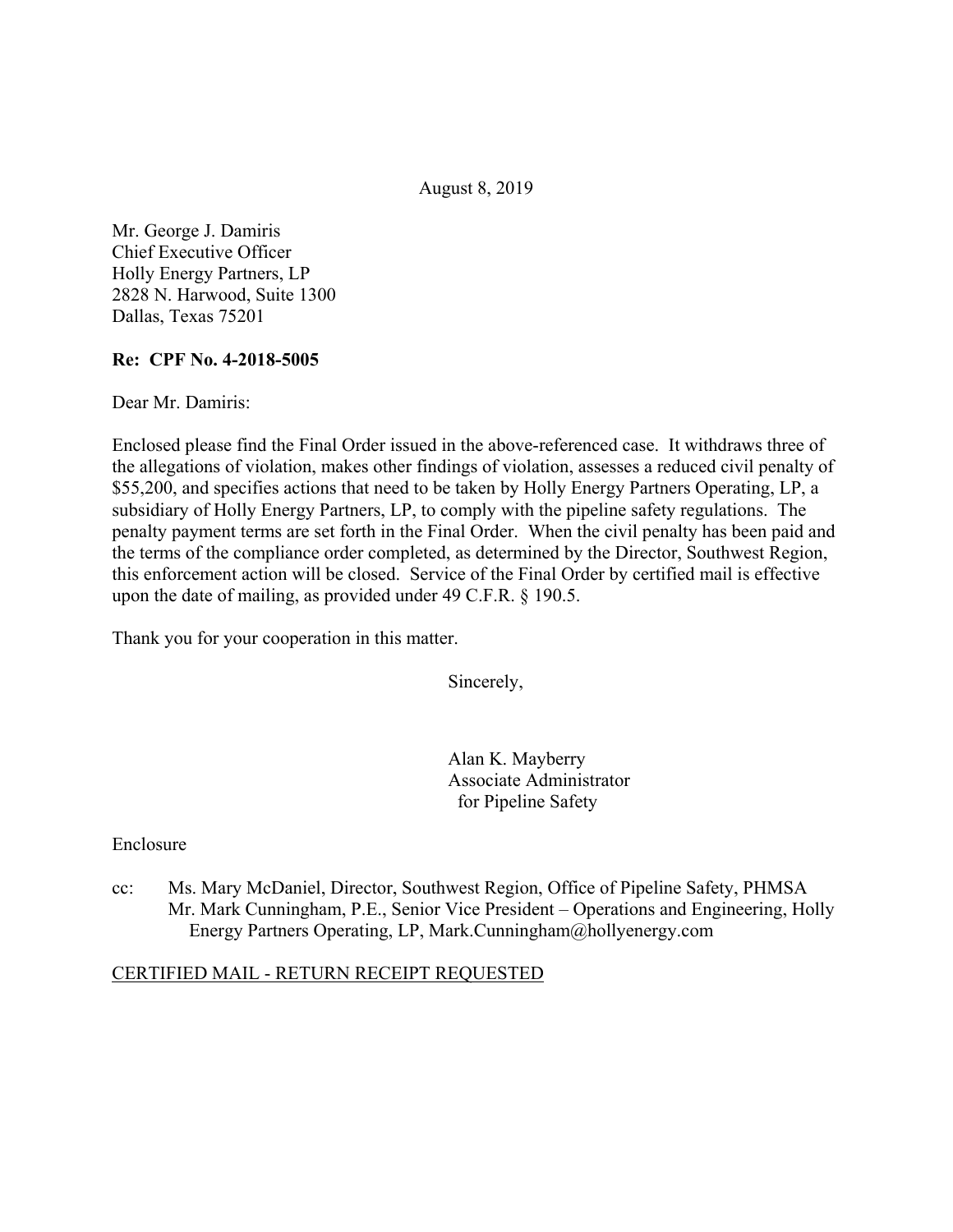### **U.S. DEPARTMENT OF TRANSPORTATION PIPELINE AND HAZARDOUS MATERIALS SAFETY ADMINISTRATION OFFICE OF PIPELINE SAFETY WASHINGTON, D.C. 20590**

**)**

 **)**

**)** 

**In the Matter of )**

**Holly Energy Partners Operating, LP, ) CPF No. 4-2018-5005 a subsidiary of Holly Energy Partners, LP, )**

**\_\_\_\_\_\_\_\_\_\_\_\_\_\_\_\_\_\_\_\_\_\_\_\_\_\_\_\_\_\_\_\_\_\_\_\_\_\_\_\_\_\_)** 

 $\mathcal{L} = \{ \mathcal{L} \}$ 

**Respondent. )** 

### **FINAL ORDER**

Roadrunner Pipeline.<sup>1</sup> From November 28, 2016, through May 19, 2017, pursuant to 49 U.S.C. § 60117, representatives of the Pipeline and Hazardous Materials Safety Administration (PHMSA), Office of Pipeline Safety (OPS), conducted an on-site pipeline safety inspection of the facilities and records of Holly Energy Partners Operating, LP, a subsidiary of Holly Energy Partners, LP (HEP or Respondent), in New Mexico, Oklahoma, and Texas. The facilities inspected consisted of the following units: (1) Unit #2634 - 156 miles of 6-inch refined products pipeline from Artesia, New Mexico, to El Paso, Texas; (2) Unit #2334 – River & Trust Pipeline; (3) Unit #2644, 8-inch and 12-inch product pipeline originating in Artesia, New Mexico; and (4) Unit #73518 –

As a result of the inspection, the Director, Southwest Region, OPS (Director), issued to Respondent, by letter dated June 20, 2018, a Notice of Probable Violation, Proposed Civil Penalty, and Proposed Compliance Order (Notice), which also included a warning pursuant to 49 C.F.R. § 190.205. In accordance with 49 C.F.R. § 190.207, the Notice proposed finding that HEP had committed five violations of 49 C.F.R. Part 195 and proposed assessing a civil penalty of \$227,200 for the alleged violations. The Notice also proposed ordering Respondent to take certain measures to correct one of the alleged violations. The warning items required no further action, but warned the operator to correct the probable violations or face possible future enforcement action.

After requesting and receiving an extension of time to respond, HEP responded to the Notice by letter dated August 29, 2018 (Response). HEP contested the allegations and requested a hearing. In its Response, HEP also requested an informal meeting to provide additional documentation and discuss the Notice with the Director prior to a hearing being conducted. On October 4, 2018, PHMSA and HEP met informally to discuss the Notice (Informal Meeting). On October 19, 2018, HEP submitted additional documentation to PHMSA regarding the allegations in the

 1 Pipeline Safety Violation Report (Violation Report), (June 20, 2018) (on file with PHMSA), at 1-2.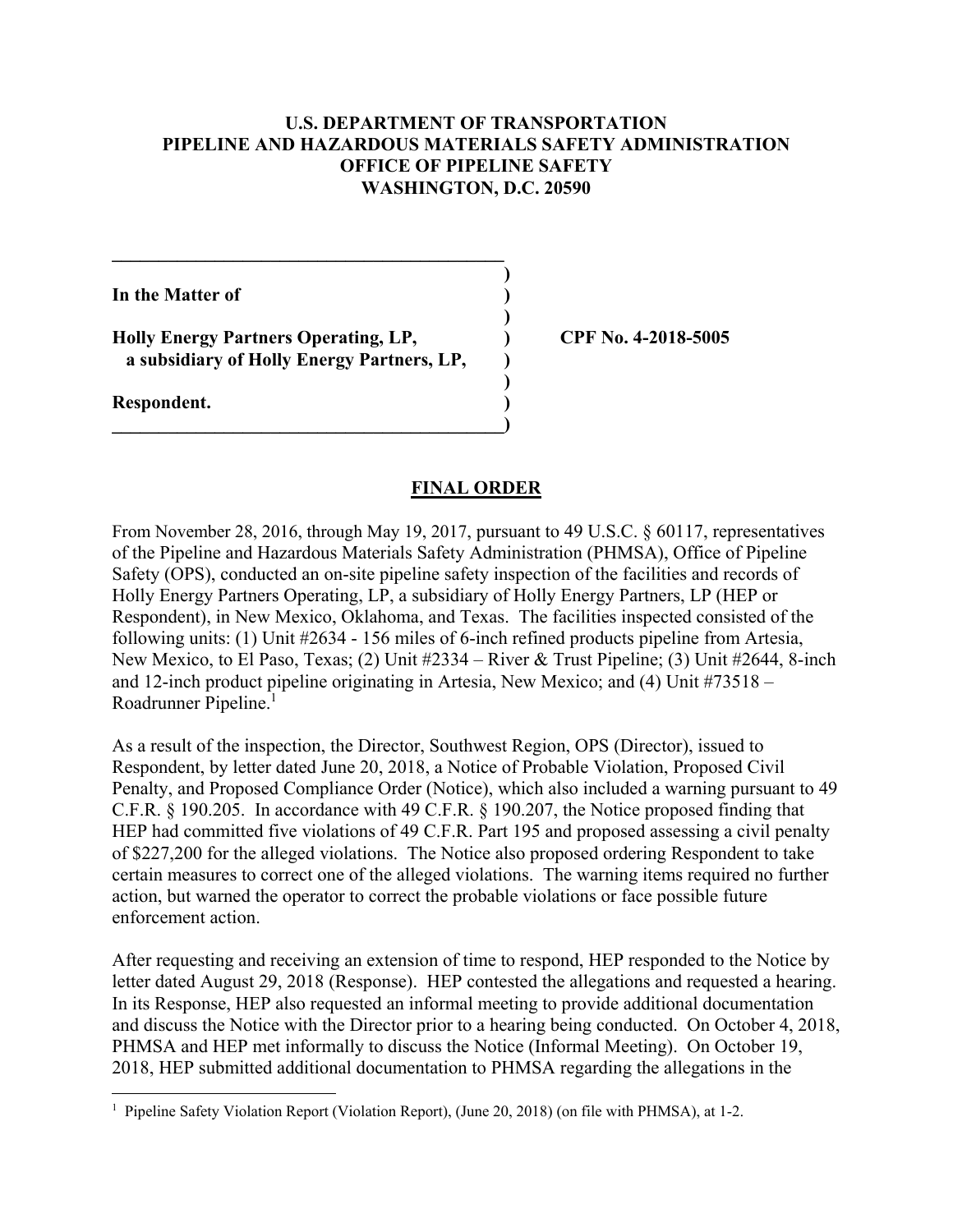Notice. This additional documentation was not available to, or reviewed by, PHMSA inspectors at the time of the on-site pipeline safety inspection. By letter dated December 5, 2018, Respondent withdrew its request for a hearing and thereby authorized the entry of this Final Order without further notice (Withdrawal Letter). Respondent also submitted an additional letter on January 17, 2019 detailing its additional safety actions regarding Item 4 below.

# **FINDINGS OF VIOLATION**

The Notice alleged that Respondent violated 49 C.F.R. Part 195, as follows:

**Item 1:** The Notice alleged that Respondent violated 49 C.F.R. § 195.403(b), which states:

#### **§ 195.403 Emergency response training.**

 $(a)$  …

(b) At the intervals not exceeding 15 months, but at least once each calendar year, each operator shall:

(1) Review with personnel their performance in meeting the objectives of the emergency response training program set forth in paragraph (a) of this section; and

(2) Make appropriate changes to the emergency response training program as necessary to ensure that it is effective.

The Notice alleged that Respondent violated 49 C.F.R. § 195.403(b) by failing to review with personnel their performance in meeting the objectives of the emergency response training program and to make appropriate changes to the emergency response training program as necessary to ensure that it is effective. Specifically, the Notice alleged that HEP failed to provide documentation for the review of emergency personnel performance for calendar years 2014-2016, and failed to comply with its own operations and maintenance (O&M) manual, which required yearly evaluations of emergency personnel.

During the Informal Meeting, HEP submitted additional documentation to PHMSA consisting of 18 exhibits related to emergency response training for the years 2014-2016. The exhibits consist of table-top exercises, questions to evaluate personnel following emergency response training, emergency response scenarios, lessons-learned training, emergency response critiques, recommendations, and other related training documents. The exhibits contained examples of performance reviews and feedback to emergency response personnel to demonstrate the effectiveness of the training.

Accordingly, after considering all of the evidence, I find no violation of § 195.403(b) as alleged in the Notice. Based upon the foregoing, I hereby order that Item 1 of the Notice be withdrawn.

**Item 2:** The Notice alleged that Respondent violated 49 C.F.R. § 195.446(h)(1), which states: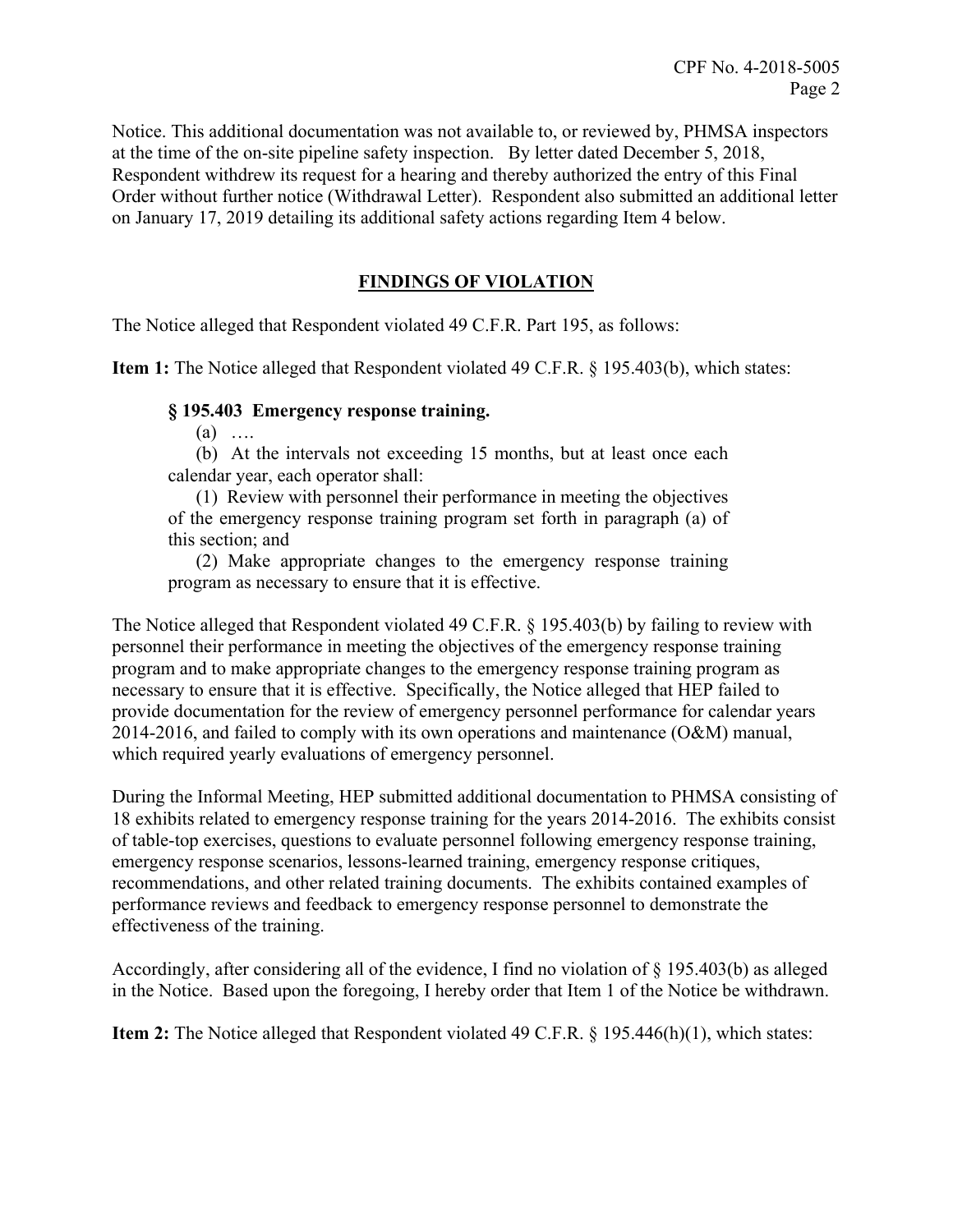#### **§ 195.446 Control room management.**

(a) ….

 An operator's program must provide for training each controller to carry out (h) *Training*. Each operator must establish a controller training program and review the training program content to identify improvements at least once each calendar year, but at intervals not to exceed 15 months. the roles and responsibilities defined by the operator. In addition, the training program must include the following elements:

(1) Responding to abnormal operating conditions likely to occur simultaneously or in sequence;

The Notice alleged that Respondent violated 49 C.F.R. § 195.446(h)(1) by failing to provide controller training for responding to abnormal operating conditions likely to occur simultaneously or in sequence, for calendar years 2014, 2015, and 2016. Specifically, the Notice alleged that HEP could not provide any records regarding controller training except the list of operator qualification (OQ) tasks for the controllers.

During the Informal Meeting, HEP submitted additional documentation to PHMSA consisting of 16 exhibits related to controller training for the years 2014-2016. The exhibits submitted consisted of table top scenarios and questions posed to controllers on abnormal operating conditions (AOCs), annual internet-based AOC trainings, PowerPoint presentations reflecting simultaneously or sequentially occurring AOCs, and other related training documents.

Accordingly, after considering all of the evidence, I find no violation of  $\S$  195.446(h)(1) as alleged in the Notice. Based upon the foregoing, I hereby order that Item 2 of the Notice be withdrawn.

**Item 4:** The Notice alleged that Respondent violated 49 C.F.R. § 195.573(a)(2), which states:

## **§ 195.573 What must I do to monitor external corrosion control?**

(a) *Protected pipelines*. You must do the following to determine whether cathodic protection required by this subpart complies with § 195.571:

 $(1)$  …

(2) Identify not more than 2 years after cathodic protection is installed, the circumstances in which a close-interval survey or comparable technology is practicable and necessary to accomplish the objectives of paragraph 10.1.1.3 of NACE SP 0169 (incorporated by reference, *see*  § 195.3).

The Notice alleged that Respondent violated 49 C.F.R. § 195.573(a)(2) by failing to identify the circumstances in which a close interval survey (CIS) or comparable technology is necessary to evaluate the adequacy of cathodic protection at the pipe-to-soil interface within two years of the installation of its pipeline. Specifically, the Notice alleged that HEP's Corrosion Supervisor failed to provide CIS data along with the evaluation reports and findings to the integrity specialist for integration in the risk assessment, integrity analysis and assessment plans for each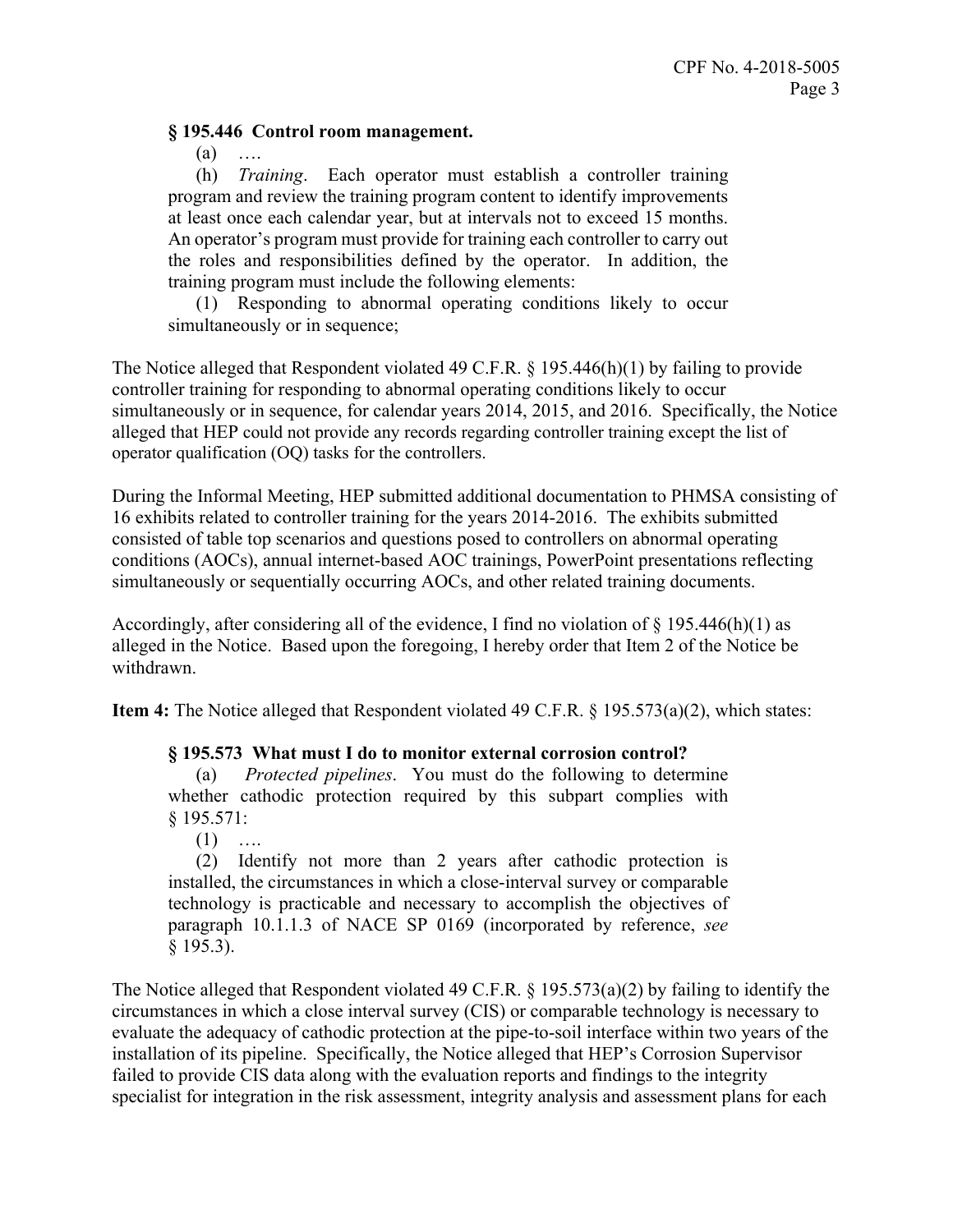pipeline. HEP could not show that it had identified the circumstances in which a CIS or comparable technology is practicable and necessary to accomplish the objectives of paragraph 10.1.1.3 of NACE SP 0169 not more than 2 years after cathodic protection was installed, as required by § 195.573.

In its Withdrawal Letter, HEP stated that it no longer contested this Item. In January 2019, HEP also submitted information documenting its subsequent (post-PHMSA inspection) program improvements regarding CIS.

Accordingly, after considering all of the evidence, I find that Respondent violated 49 C.F.R. § 195.573(a)(2) by failing to identify the circumstances in which CIS or comparable technology is necessary to evaluate the adequacy of cathodic protection at the pipe-to-soil interface within two years of the installation of each pipeline.

**Item 6:** The Notice alleged that Respondent violated 49 C.F.R. § 195.577(a), which states:

### **§ 195.577 What must I do to alleviate interference currents?**

(a) For pipelines exposed to stray currents, you must have a program to identify, test for, and minimize the detrimental effects of such currents.

The Notice alleged that Respondent violated 49 C.F.R. § 195.577(a) by failing to identify, test for, and minimize the detrimental effects of interference current in sufficient detail to demonstrate the adequacy of corrosion-control measures or that corrosion requiring control measures does not exist. Specifically, the Notice alleged that although HEP's records of annual cathodic-protection surveys document interference current readings along with the annual pipeto-soil potential readings, HEP personnel were unable to identify the threshold limit of interference for current readings that would trigger further investigation, and did not know if the cathodic-protection measurements encountered interference currents.

During the Informal Meeting, HEP submitted additional documentation to PHMSA consisting of seven exhibits related to HEP's program to mitigate interference currents. The exhibits consisted of AC coupon listings for all of the units inspected, as well as procedures for interference and protection, interference maintenance and mitigation, and electrical isolation monitoring and maintenance. HEP also submitted interference current and AC threat assessment studies on the Texas and New Mexico pipeline systems. These studies were completed prior to the commencement of PHMSA's inspection.

Accordingly, after considering all of the evidence, I find no violation of § 195.577(a) as alleged in the Notice. Based upon the foregoing, I hereby order that Item 6 of the Notice be withdrawn.

**Item 7:** The Notice alleged that Respondent violated 49 C.F.R. § 195.583(b)-(c), which state:

## **§ 195.583 What must I do to monitor atmospheric corrosion control?**

(a) You must inspect each pipeline or portion of pipeline that is exposed

to the atmosphere for evidence of atmospheric corrosion ….

(b) During inspections you must give particular attention to pipe at soil-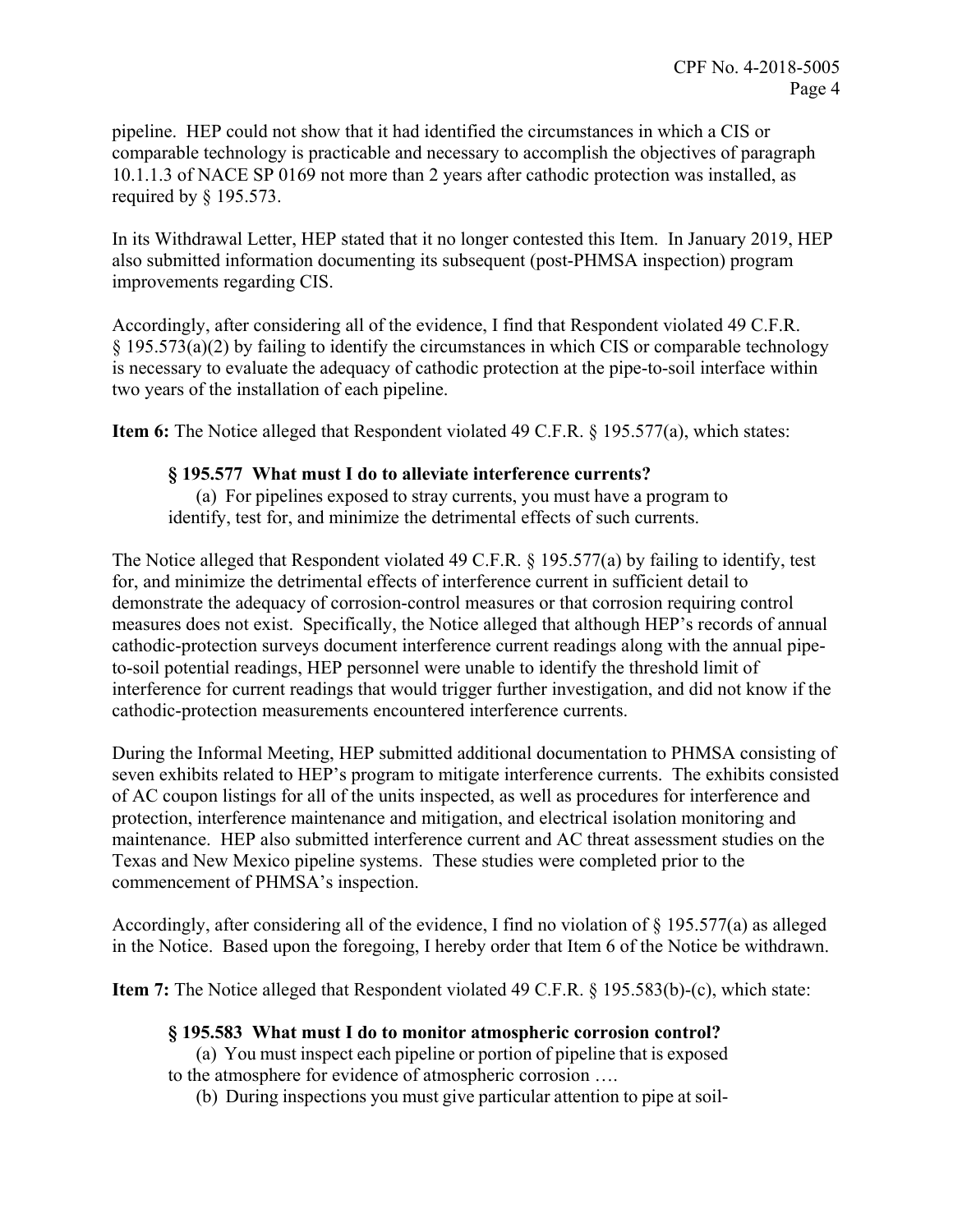to-air interfaces, under thermal insulation, under disbonded coatings, at pipe supports, in splash zones, at deck penetrations, and in spans over water.

(c) If you find atmospheric corrosion during an inspection, you must provide protection against the corrosion as required by § 195.581.

The Notice alleged that Respondent violated 49 C.F.R. § 195.583(b)-(c), by failing to give particular attention to certain areas during atmospheric corrosion inspections and protecting against the atmospheric corrosion of the station piping and the breakout tank terminal. Specifically, the Notice alleged that HEP's Wichita Falls Tank Terminal showed visual evidence of severe atmospheric corrosion in the tank farm and pump station piping, and in the tank shell, tank bottom and dike areas. PHMSA also observed the following: pitted corrosion at the lower part of the shell; paint that had peeled off; a tank bottom and foundation that was completely covered in soil; vegetation that surrounded the tank bottom and foundation; a chime that had completely or partially disappeared or corroded; and irregular grading of the dike area.

In its Withdrawal Letter, HEP stated that it does not contest this Item.

Accordingly, after considering all of the evidence, I find that Respondent violated 49 C.F.R. § 195.583(b)-(c) by failing to give particular attention to certain areas during atmospheric corrosion inspections and protecting against the atmospheric corrosion of the station piping and the breakout tank terminal.

These findings of violation will be considered prior offenses in any subsequent enforcement action taken against Respondent.

## **ASSESSMENT OF PENALTY**

Under 49 U.S.C. § 60122, Respondent is subject to an administrative civil penalty not to exceed \$200,000 per violation for each day of the violation, up to a maximum of \$2,000,000 for any related series of violations.<sup>2</sup> In determining the amount of a civil penalty under 49 U.S.C. § 60122 and 49 C.F.R. § 190.225, I must consider the following criteria: the nature, circumstances, and gravity of the violation, including adverse impact on the environment; the degree of Respondent's culpability; the history of Respondent's prior offenses; any effect that the penalty may have on its ability to continue doing business; and the good faith of Respondent in attempting to comply with the pipeline safety regulations. In addition, I may consider the economic benefit gained from the violation without any reduction because of subsequent damages, and such other matters as justice may require. The Notice proposed a total civil penalty of \$227,200 for the violations cited above.

**Item 1:** The Notice proposed a civil penalty of \$67,000 for Respondent's violation of 49 C.F.R. § 195.403(b), for failing to review with personnel their performance in meeting the objectives of the emergency response training program and to make appropriate changes to the emergency

 $\overline{a}$ 

<sup>2</sup> These amounts are adjusted annually for inflation. *See* 49 C.F.R. § 190.223; Revisions to Civil Penalty Amounts, 83 Fed. Reg. 60732, 60744 (Nov. 27, 2018).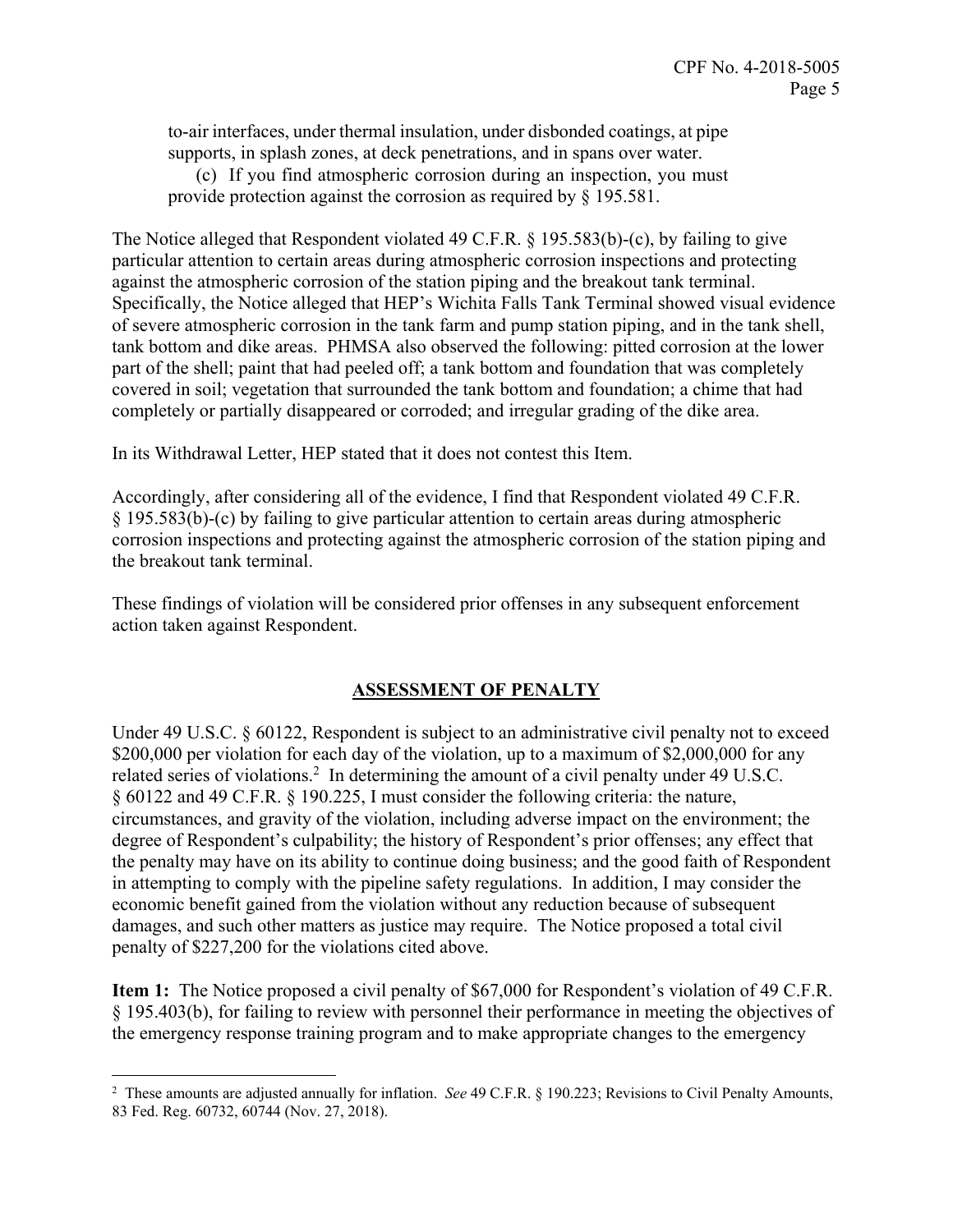response training program as necessary to ensure that it is effective. As discussed above, I have withdrawn this alleged violation. Therefore, the proposed penalty is withdrawn.

**Item 2:** The Notice proposed a civil penalty of \$67,000 for Respondent's violation of 49 C.F.R. § 195.446(h)(1), for failing to provide controller training for responding to abnormal operating conditions likely to occur simultaneous or in sequence, for calendar years 2014, 2015, and 2016. As discussed above, I have withdrawn this alleged violation. Therefore, the proposed penalty is withdrawn.

**Item 4:** The Notice proposed a civil penalty of \$55,200 for Respondent's violation of 49 C.F.R. § 195.573(a)(2), for failing to identify the circumstances in which CIS or comparable technology is necessary to evaluate the adequacy of cathodic protection at the pipe-to-soil interface within two years of the installation of each pipeline. On January 17, 2019, HEP submitted a letter to PHMSA stating that it did not contest the proposed civil penalty for this item. Although HEP did not contest the alleged violation or associated proposed civil penalty, it did provide PHMSA with additional information regarding program improvements to its practices for CIS. Although not a mitigating factor in assessing a civil penalty for a violation of the pipeline safety regulations, I note that HEP has improved its CIS program to address the violation detailed in Item 4. Accordingly, having reviewed the record and considered the assessment criteria, I assess Respondent a civil penalty of \$55,200 for violation of 49 C.F.R. § 195.573(a)(2).

**Item 6:** The Notice proposed a civil penalty of \$38,000 for Respondent's violation of 49 C.F.R. § 195.577(a), for failing to identify, test for, and minimize the detrimental effects of the interference current in sufficient detail to demonstrate the adequacy of corrosion-control measures or that corrosion requiring control measures does not exist. As discussed above, I have withdrawn this alleged violation. Therefore, the proposed penalty is withdrawn.

In summary, having reviewed the record and considered the assessment criteria for each of the Items cited above, I assess Respondent a total reduced civil penalty of **\$55,200**.

Payment of the civil penalty must be made within 20 days of service. Federal regulations (49 C.F.R. § 89.21(b)(3)) require such payment to be made by wire transfer through the Federal Reserve Communications System (Fedwire), to the account of the U.S. Treasury. Detailed instructions are contained in the enclosure. Questions concerning wire transfers should be directed to: Financial Operations Division (AMK-325), Federal Aviation Administration, Mike Monroney Aeronautical Center, 6500 S MacArthur Blvd, Oklahoma City, Oklahoma 79169. The Financial Operations Division telephone number is (405) 954-8845.

Failure to pay the \$55,200 civil penalty will result in accrual of interest at the current annual rate in accordance with 31 U.S.C. § 3717, 31 C.F.R. § 901.9 and 49 C.F.R. § 89.23. Pursuant to those same authorities, a late penalty charge of six percent (6%) per annum will be charged if payment is not made within 110 days of service. Furthermore, failure to pay the civil penalty may result in referral of the matter to the Attorney General for appropriate action in a district court of the United States.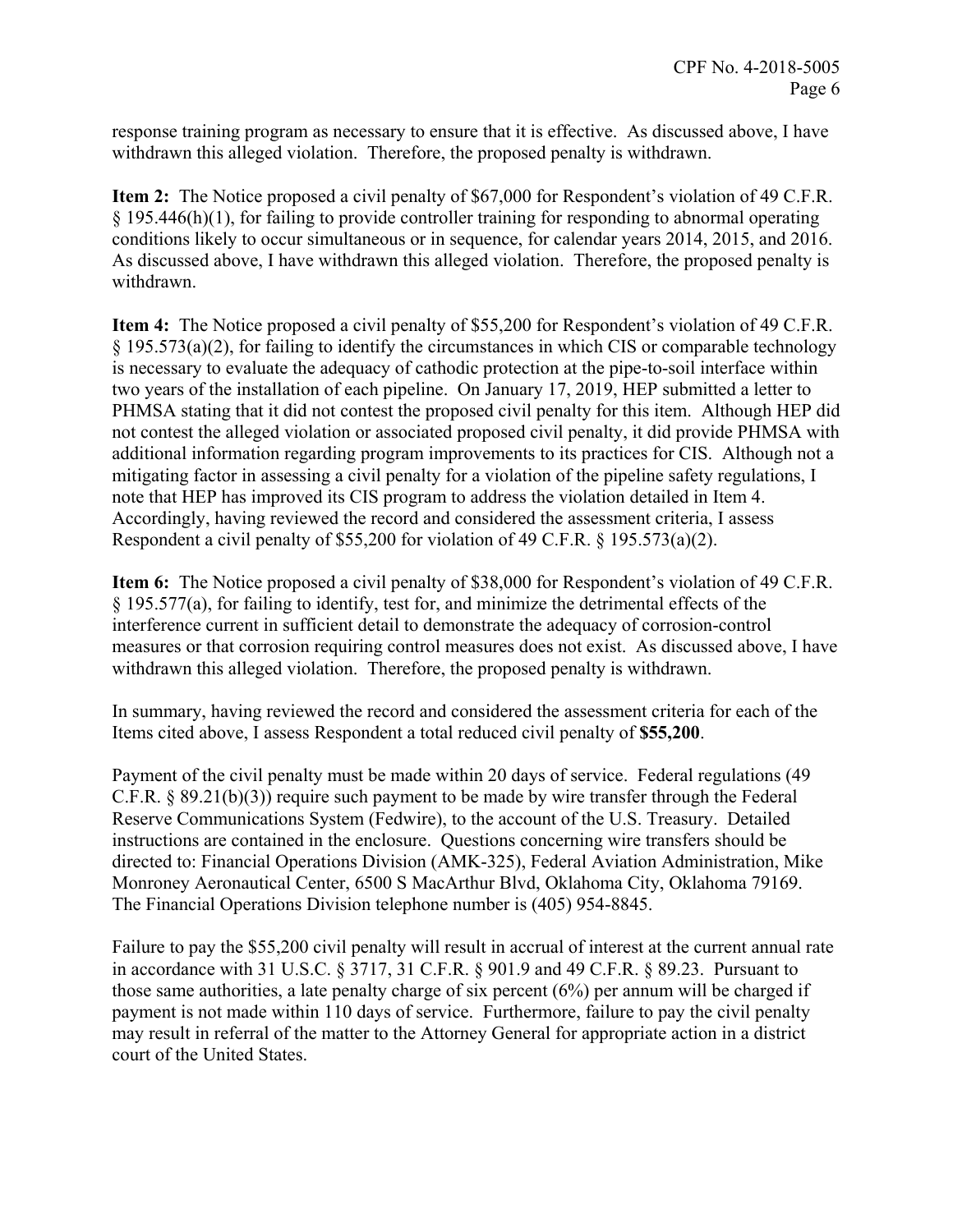### **COMPLIANCE ORDER**

The Notice proposed a compliance order with respect to Item 7 in the Notice for a violation of 49 C.F.R. § 195.583(b) and (c). Under 49 U.S.C. § 60118(a), each person who engages in the transportation of hazardous liquids or who owns or operates a pipeline facility is required to comply with the applicable safety standards established under chapter 601. Pursuant to the authority of 49 U.S.C. § 60118(b) and 49 C.F.R. § 190.217, Respondent is ordered to take the following actions to ensure compliance with the pipeline safety regulations applicable to its operations:

- 1. With respect to the violation of § 195.583(b)-(c) (**Item 7**), Respondent must conduct inspections to comply with the code requirements of § 195.583 in accordance with its procedures, and must provide protection against the corrosion as required by § 195.581 to include external corrosion on tanks, tank bottoms and concrete foundations.
- 2. Respondent must submit documentation evidencing completion of paragraph 1 of this Compliance Order to the Director, Southwest Region.
- 3. Respondent must complete the requirements of paragraphs 1 and 2 of this Compliance Order within 180 days following receipt of the Final Order.

The Director may grant an extension of time to comply with any of the required items upon a written request timely submitted by the Respondent and demonstrating good cause for an extension.

It is requested (not mandated) that Respondent maintain documentation of the safety improvement costs associated with fulfilling this Compliance Order and submit the total to the Director. It is requested that these costs be reported in two categories: (1) total cost associated with preparation/revision of plans, procedures, studies and analyses; and (2) total cost associated with replacements, additions and other changes to pipeline infrastructure.

Failure to comply with this Order may result in the administrative assessment of civil penalties not to exceed \$200,000, as adjusted for inflation (49 C.F.R. § 190.223), for each violation for each day the violation continues or in referral to the Attorney General for appropriate relief in a district court of the United States.

## **WARNING ITEMS**

With respect to Items 3 and 5, the Notice alleged probable violations of Part 195 but did not propose a civil penalty or compliance order for these items. Therefore, these are considered to be warning items. The warnings were for:

49 C.F.R. § 195.452(j)(2) **(Item 3)** ─ Respondent's alleged failure to document the process for evaluating pipeline integrity to ensure all of the required risk